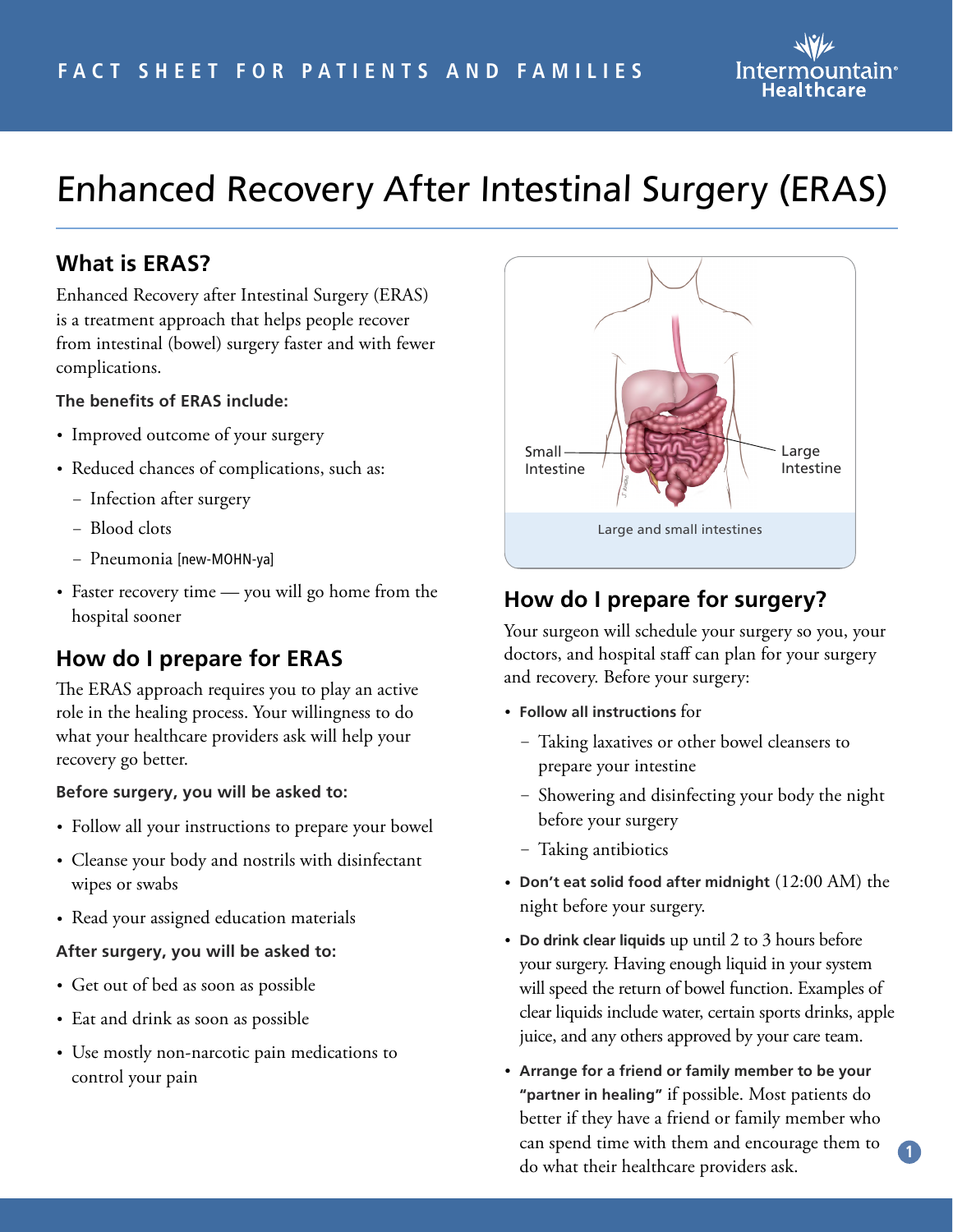### **What happens when I arrive at the hospital?**

You will check into the hospital on the day of your surgery. When you arrive, you can expect to:

- Meet with a nurse who will answer any questions you have and prepare you for surgery.
- Clean your body with antiseptic wipes. Using antiseptic wipes before surgery helps prevent infections by keeping germs on your body from getting into an open wound or your bloodstream during the operation.
- Clean your nostrils with a cotton swab and iodine. This is also done to prevent infections. (See the Intermountain fact sheet **[Preventing Infection:](https://intermountainphysician.org/_layouts/Custom/KnowledgeRepository/KrDocumentFetch.aspx?target=document&ncid=529480120&tfrm=default)  [Cleaning your nose with antiseptic before](https://intermountainphysician.org/_layouts/Custom/KnowledgeRepository/KrDocumentFetch.aspx?target=document&ncid=529480120&tfrm=default) surgery**)
- Put on a clean hospital gown.
- Be given warm blankets.
- Have your blood tested.
- Be given antibiotics, usually by IV (intravenous).
- Meet with your anesthesia (sedation) provider to discuss your anesthesia plan. You will be asleep during your surgery.



# **What happens after surgery?**

The goal of your care after surgery is to return your organs, especially your bowel, to normal function as soon as possible. Your team of specialists will help you by focusing on 3 aspects of care:

- Eating and drinking
- Time out of bed
- Pain management

### **Eating and drinking**

**You will be offered clear liquids soon after your surgery.** Starting to drink liquids right away will help your bowel recover. Examples of clear liquids include broth, gelatin, popsicles, clear liquid protein drinks, and clear juices. It's important to not drink carbonated drinks and to not drink from a straw as these can cause bloating and nausea.

Your goal is to drink up to 7 eight-ounce glasses of clear liquid during the first day after surgery. By the second day after surgery, you may begin eating solid foods in small, frequent meals. You won't be given anything fried or spicy, and fresh fruits and vegetables will be limited.

#### **Time out of bed**

**You will be asked to get out of bed soon after surgery.**  On the day of your surgery, you'll need to be out of bed at least 1 to 2 times. This can mean sitting in a chair, standing, walking, or a combination of these.

In the days following surgery, you will be asked to spend more and more time out of bed – as much as 3 to 6 hours each day. Moving around in this way will encourage your bowel to function in its normal way. This will speed your recovery and reduce complications.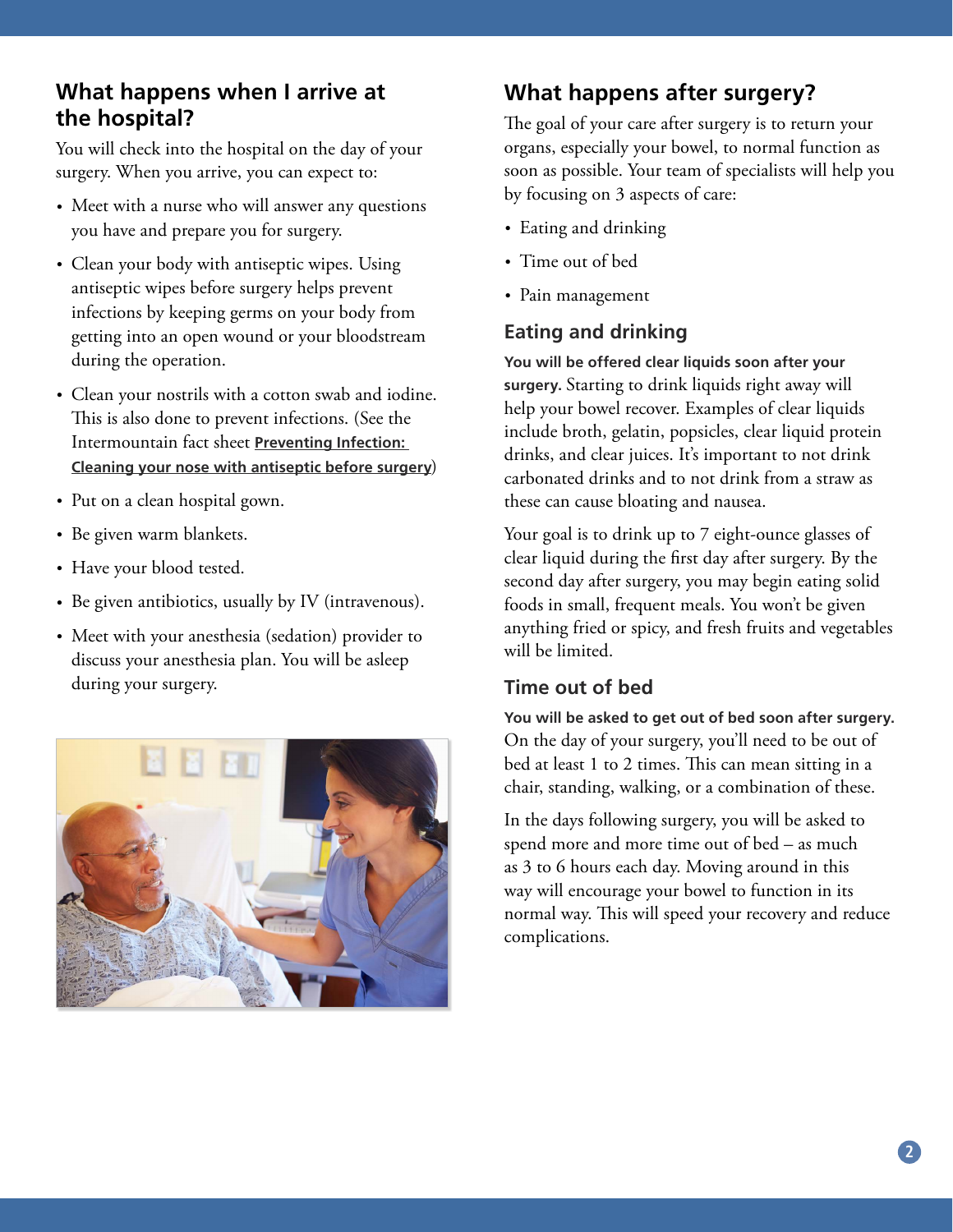#### **Pain management**

The goal of pain management is to reduce your pain enough that you can do the activities that help you heal. You may still feel some pain.

After your surgery, your pain will be controlled using mostly non-narcotic medications, such as acetaminophen (Tylenol) or ketorolac (Toradol). Non-narcotic medications help your organs quickly return to their normal function.

If needed, medications such as opioids (narcotics) may be prescribed. While in the hospital, these medications can be given through an epidural catheter, directly into your bloodstream through an IV, or by mouth. Because narcotic pain medications can slow healing and because they have a risk of addiction, you and your doctor will work closely together to ensure proper use.

Your doctor may use other methods of pain control as well. Your healthcare team will explain these to you if they are used.

#### **Rating your pain**

It's important for you to let your healthcare providers know how much pain you're feeling. This helps them make adjustments to your medication. When describing your pain, use the pain rating scale below. **A pain rating of 0 means you have no pain. A pain rating of 10 means you have the worst pain imaginable.**